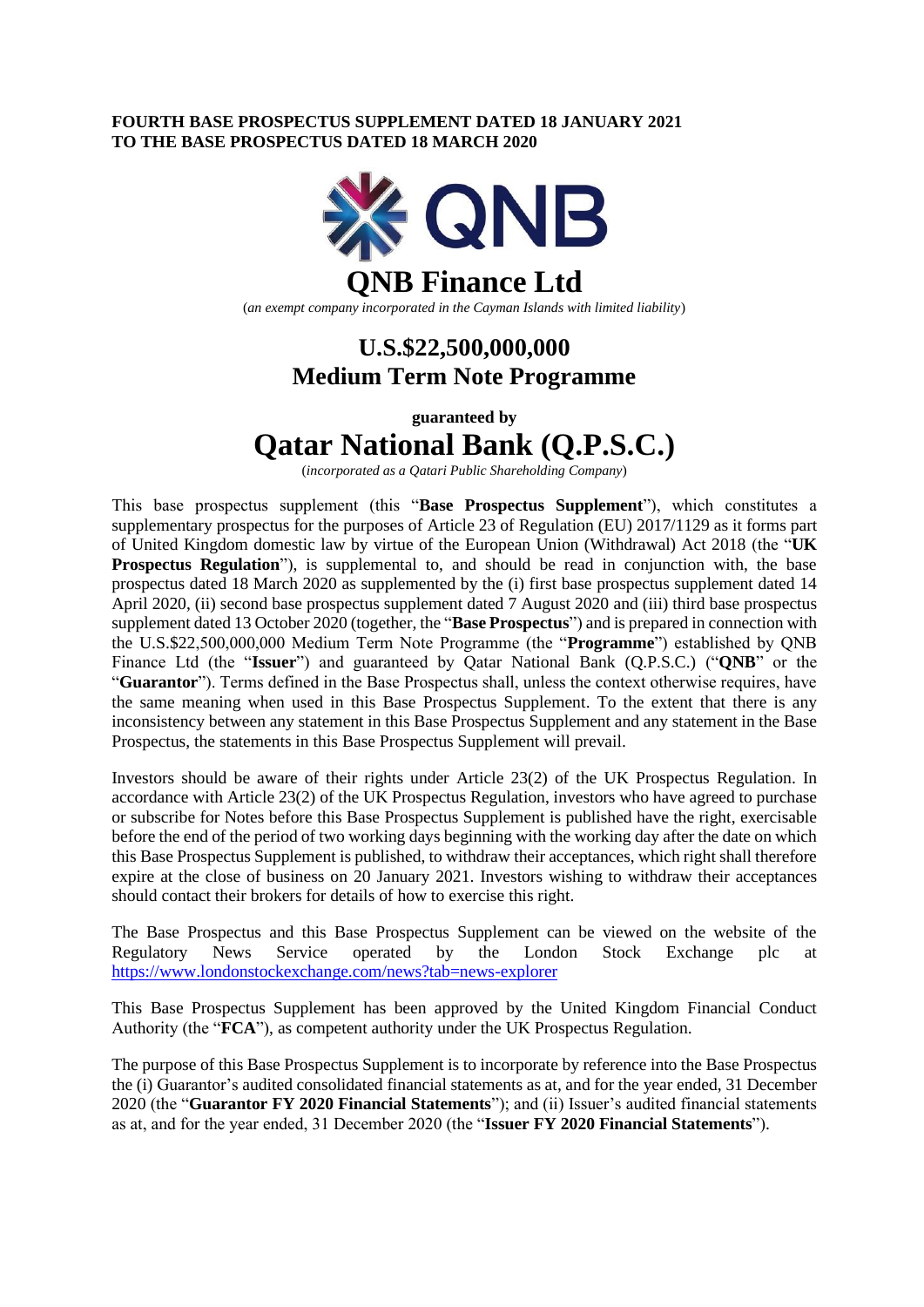### **IMPORTANT NOTICES**

The Issuer and the Guarantor each accepts responsibility for the information contained in this Base Prospectus Supplement. To the best of the knowledge of the Issuer and the Guarantor, the information contained in this Base Prospectus Supplement is in accordance with the facts and this Base Prospectus Supplement makes no omission likely to affect its import.

To the extent that there is any inconsistency between any statement in or incorporated by reference into the Base Prospectus by this Base Prospectus Supplement and any other statement in or incorporated by reference in the Base Prospectus, the statements in or incorporated by reference into the Base Prospectus by this Base Prospectus Supplement will prevail.

Save as disclosed in this Base Prospectus Supplement or in any document incorporated by reference in this Base Prospectus Supplement, no other significant new factor, material mistake or inaccuracy relating to information included in the Base Prospectus has arisen or been noted, as the case may be, since the publication of the Base Prospectus.

The web links included in this Base Prospectus Supplement are included for information purposes only and, other than in relation to the Guarantor FY 2020 Financial Statements and the Issuer FY 2020 Financial Statements which are incorporated by reference into the Base Prospectus, the websites and their content are not incorporated into, and do not form part of, this Base Prospectus Supplement or the Base Prospectus.